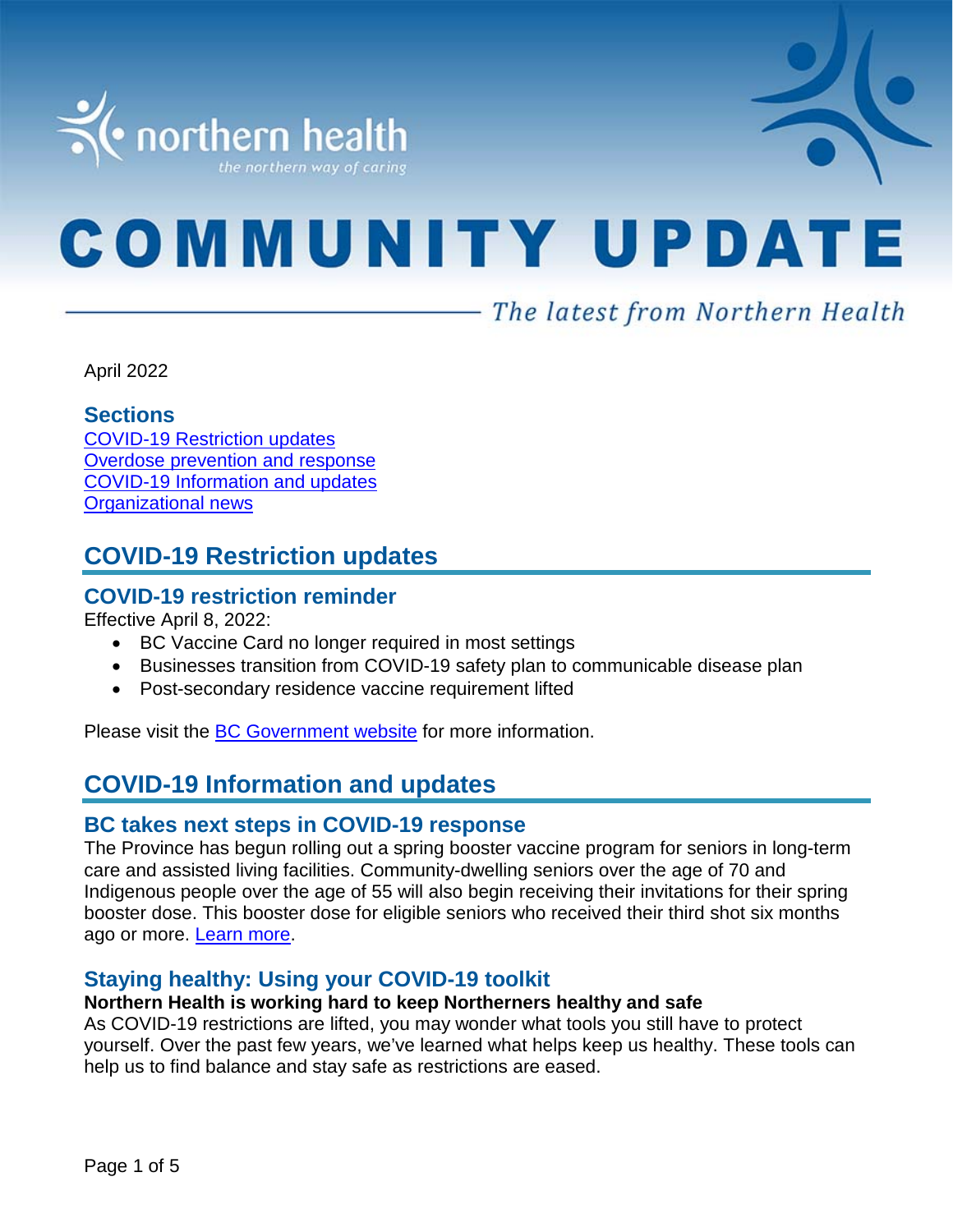In this short animated video, we [review the COVID-19 tools](https://stories.northernhealth.ca/stories/staying-healthy-using-your-covid-19-toolkit) we have in our toolkits to help us stay healthy and safe. To see each of the COVID safety tools we have at our disposal in action, **watch the [full video](https://youtu.be/Ha_vu2F02ig)**. Learn more about the ways you can help keep healthy on the [Northern Health website.](https://www.northernhealth.ca/)

And remember, we're all in this together – thanks for doing your part!

#### **Rapid antigen testing kits from pharmacies**

BC residents who are 18 years and older can get free [rapid antigen testing kits](https://pm-analytics.northernhealth.ca/PoliteMail/default.aspx?page=5EXCrKBBXEGyHQYdS2zMlQ&ref_id=wmBOnpcxzkGUGLrZjy6KVA) from their local pharmacy. These should be picked up proactively, when you do not have symptoms. Each eligible person can get one kit every 28 days to ensure everyone who wants a kit can get one. You cannot pay for additional kits

#### **COVID-19 testing and self-isolation**

Wondering [when to get a COVID-19 test?](https://bc.thrive.health/)

For more information, including how to get a test, and information about rapid test use, please see the [Northern Health COVID-19 testing and self-isolation page.](https://www.northernhealth.ca/health-topics/covid-19-testing-and-self-isolation)

#### **COVID-19 vaccine and booster**

Vaccines and boosters remain available for ages 5+. Visit the [Northern Health COVID-19](https://www.northernhealth.ca/health-topics/covid-19-immunization-clinics)  [immunization clinic page](https://www.northernhealth.ca/health-topics/covid-19-immunization-clinics) for more information for your community. Visit the **BCCDC COVID-19** [vaccine website](http://www.bccdc.ca/health-info/diseases-conditions/covid-19/covid-19-vaccine) for information about the vaccines.

#### **Treatment for eligible individuals who test positive for COVID-19**

If you test positive for COVID-19, you may be eligible for specific anti-viral treatments used to prevent severe illness in high-risk people. To be effective, they must be taken within five to seven days of developing symptoms.

Contact your health care provider, doctor or specialist as soon as you know you are positive for COVID-19 and ask if you are eligible for specific treatments. To learn more at: **BCCDC** [COVID-19 treatments page.](http://www.bccdc.ca/health-info/diseases-conditions/covid-19/about-covid-19/treatments)

#### **Northern BC community immunization coverage**

Immunization coverage for every community in Northern Health is available for you on the [Northern BC community immunization coverage update](https://www.northernhealth.ca/sites/northern_health/files/health-information/health-topics/vaccine/documents/northern-bc-immunization-coverage.pdf) (PDF). This link includes both firstand second-dose counts and percentages per community. It's updated every week.

#### **Community Toolkit**

To empower local partners to share helpful information, we have created a [COVID-19](https://www.northernhealth.ca/health-topics/covid-19-vaccine-plan/covid-19-community-toolkit)  [Community Toolkit](https://www.northernhealth.ca/health-topics/covid-19-vaccine-plan/covid-19-community-toolkit) - a digital resource for community partners, which includes vaccine clinic information (including [clinic schedules\)](https://www.northernhealth.ca/health-topics/covid-19-immunization-clinics), a community guide, trusted information and links, and more!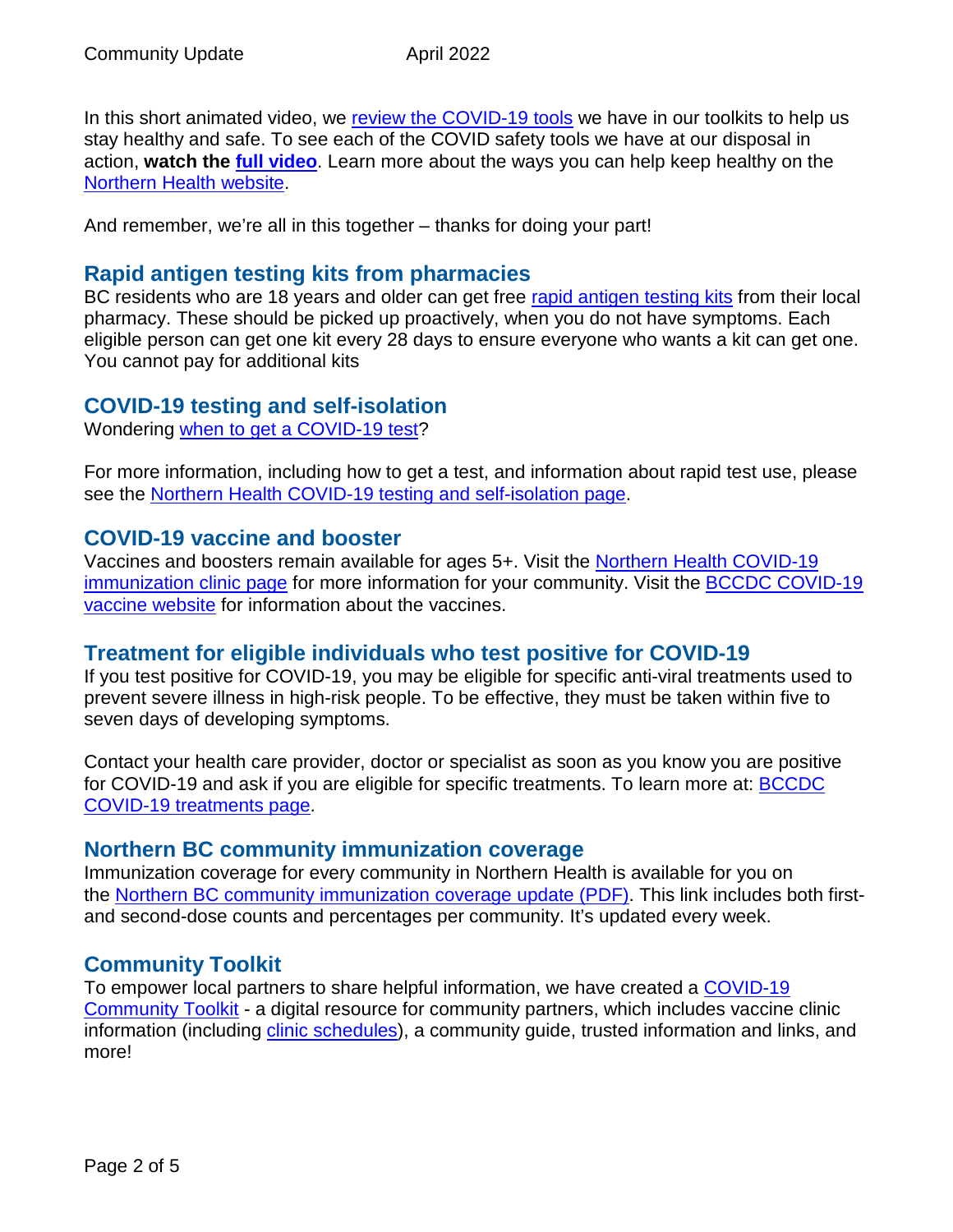# **BC vaccination coverage rates and COVID-19 activity**

#### **BCCDC COVID-19 dashboard**

Visit the BCCDC [COVID-19 surveillance dashboard](https://public.tableau.com/app/profile/bccdc/viz/BCCDCCOVID-19SurveillanceDashboard/Introduction) for information by local health area (LHA) and community health service area (CHSA).

#### **COVID-19 Numbers**

As of April 1, **29, 413** cases have been reported in the NH region since the beginning of the pandemic.

- New cases: **27** (per the April 4 BC Government COVID-19 pandemic update, Northern Health reports 36 new cases. The numbers of total and new cases are provisional and will be updated when verified in the weekly report starting April 7)
- Currently in hospital: **19** o Currently in ICU level care in hospital: **5**
- Deaths in the NH region since the beginning of the pandemic**: 330** (an update on number of deaths related to COVID-19 will be provided on April 7. Please watch the [BC Government pandemic updates](https://news.gov.bc.ca/ministries/health) and/or the [COVID-19 Dashboard\)](https://experience.arcgis.com/experience/a6f23959a8b14bfa989e3cda29297ded)

For the latest provincial numbers, see the [BC COVID-19 dashboard,](https://experience.arcgis.com/experience/a6f23959a8b14bfa989e3cda29297ded) which is updated Monday-Friday. The dashboard may not work in all browsers; Chrome is suggested.

As well, for a visual comparison of COVID-19 cases in BC by HSDA to other Canadian and global jurisdictions, see the [COVID-19 Epidemiology app.](https://bccdc.shinyapps.io/covid19_global_epi_app/) It's updated on Mondays, Wednesdays, and Fridays.

- [BC COVID-19 pandemic update](https://news.gov.bc.ca/releases/2022HLTH0113-000504) April 5, 2022
- [BCCDC Situation Report](http://www.bccdc.ca/Health-Info-Site/Documents/COVID_sitrep/Week_11_2022_BC_COVID-19_Situation_Report.pdf) March 31, 2022

#### **Trusted links and resources for COVID-19**

- [Northern Health online booking form -](https://northernhealthcovid.secureform.ca/index.php) COVID-19 test
- [Online screening tool for COVID-19 treatments](http://www.gov.bc.ca/covidtreatments)
- [BC Centre for Disease Control](http://www.bccdc.ca/health-professionals/clinical-resources/covid-19-care)
- [HealthLink BC COVID-19 page](https://www.healthlinkbc.ca/health-feature/coronavirus-disease-covid-19)
- [WHO FAQ](https://www.who.int/news-room/q-a-detail/q-a-coronaviruses)
- [Health Canada FAQ](https://www.canada.ca/en/public-health/services/diseases/2019-novel-coronavirus-infection/canadas-reponse.html)
- [COVID-19 content in other languages](http://www.bccdc.ca/health-info/diseases-conditions/covid-19/about-covid-19/translated-content)
- WorkSafe BC [COVID-19 information and resources](https://www.worksafebc.com/en/covid-19)
- Northern Health Virtual Primary and Community Care Clinic: **1-844-645-7811**
- Northern Health Environmental Health Officer Line: **1-250-565-7322**
- Non-medical info: call 1-888-COVID19 / 1-888-268-4319 7 days, 7:30 am 8 pm

For current information on restrictions on travel, gatherings and other issues, see the [Provincial Health Officer's COVID-19 webpage.](https://www2.gov.bc.ca/gov/content/health/about-bc-s-health-care-system/office-of-the-provincial-health-officer/current-health-topics/covid-19-novel-coronavirus)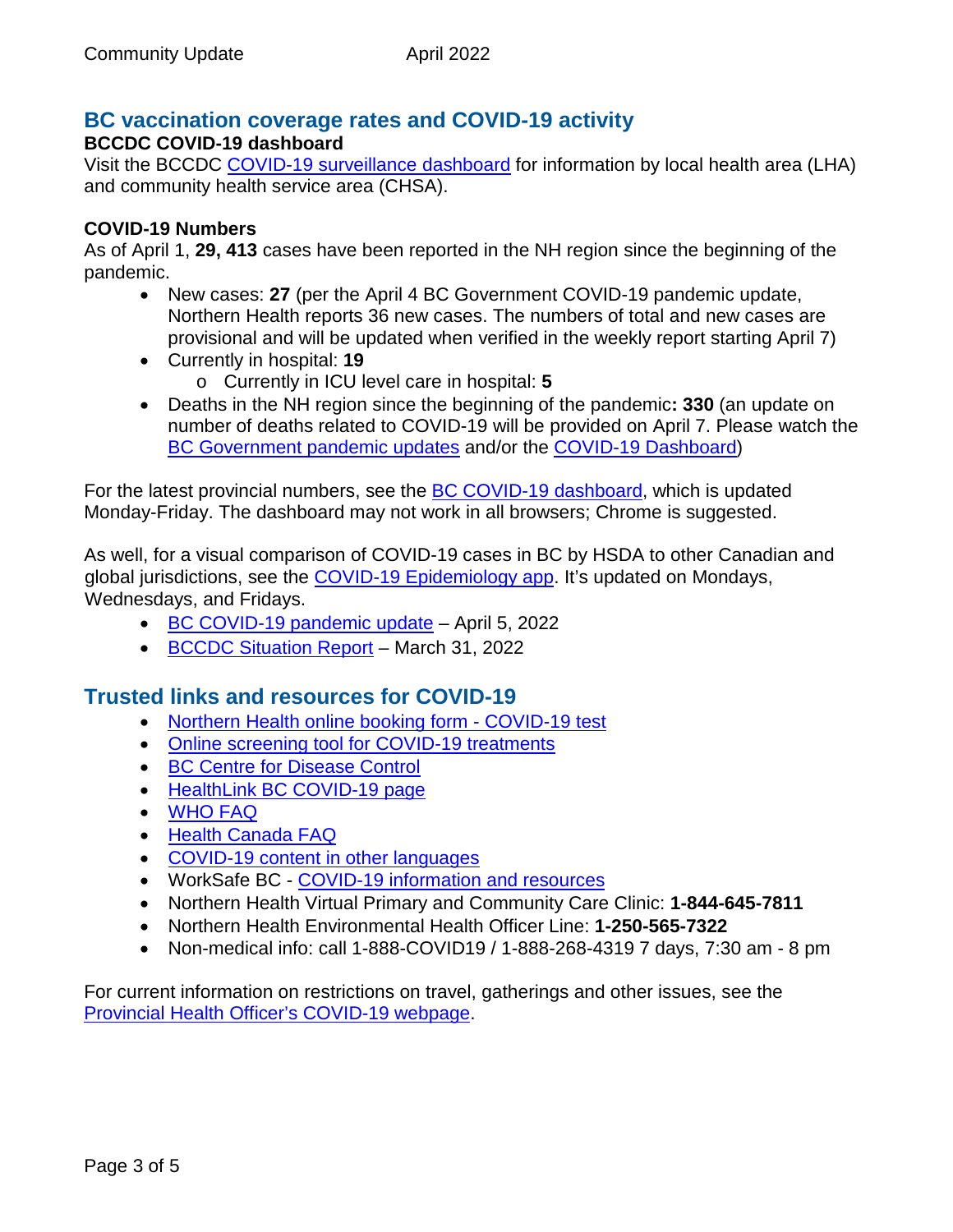## **Overdose prevention and response**

#### **Toxic drugs are circulating**

Toxic drugs are circulating, causing increased drug poisoning events in the North. At this time, it is important to look after each other in community. For information about reducing risk, see our [Safer Drug Use Tips.](https://towardtheheart.com/safer-use)

#### **Take Home Naloxone (THN) information**

<span id="page-3-0"></span>Naloxone is a medication that temporarily reverses the effects of opioids such as fentanyl, morphine, and heroin. It is available in injectable form free of charge through the provincial [Take Home Naloxone \(THN\) program](https://towardtheheart.com/naloxone) to anyone at risk of an overdose or at risk of witnessing one. It's also available as a free [nasal spray through FNHA](https://www.fnha.ca/Documents/FNHA-Nasal-Naloxone-Fact-Sheet.pdf) to eligible individuals (carrying injectable naloxone is still recommended if you have nasal naloxone as the nasal form may not work in all individuals).

For training on THN, see the [Toward the Heart training and resources page.](https://towardtheheart.com/naloxone-training) Additionally, you can register to become a TNH site to distribute kits. For more information about this program, please see the [Toward the Heart THN site.](https://towardtheheart.com/naloxone) To find a site offering take home naloxone kits, please visit the [Toward the Heart find a site page.](https://towardtheheart.com/site-finder)

## **Organizational news**

#### **New Mills Memorial Hospital design has an updated look**

In response to community feedback, the exterior design of the new Mills Memorial Hospital has been updated with a more neutral look that blends into Terrace's mountainous landscape.

Go to [the Mills Memorial Hospital replacement Let's Talk page](https://letstalk.northernhealth.ca/mmh) to see the rendering, as well as the most up-to-date information about project.

#### **NEW Long-term Care/Assisted Living Digest – Issue 36: Information for residents and families**

The long-term care task group is producing updates once a month for residents and families of long-term care homes and assisted living facilities. **[Issue 36](https://www.northernhealth.ca/sites/northern_health/files/services/home-community-care/documents/long-term-care-assisted-living-digest-36.pdf)** is now available. This issue provides updated information on resuming social visits in long-term care and rapid point-ofcare testing for COVID-19.

#### **SIRvivor BC: Exercise for prostate cancer**

SIRvivor BC is a free specialized exercise program for men who have been diagnosed with prostate cancer, in any stage of treatment or recovery. It helps to improve muscle and cardiovascular fitness, meet new people, and learn safe and effective exercises.

This online program is offered province-wide, with two sessions per week April 6-June 29, 2022. For more information or to register, call Lisa at 778-281-0694 or email [inspiredlifestyles@shaw.ca.](mailto:inspiredlifestyles@shaw.ca)